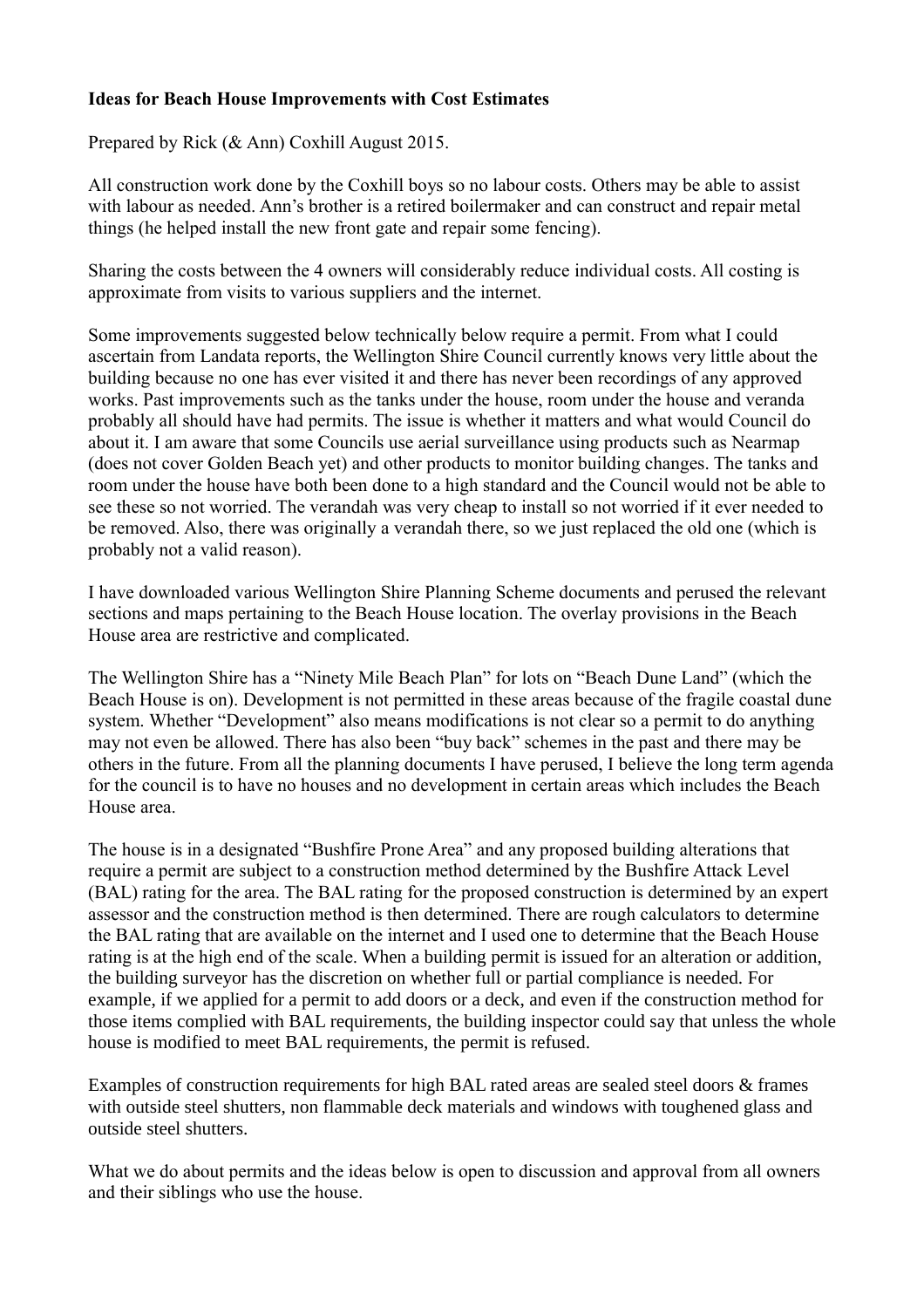**1. Install double security doors and screen wire doors in place of one of the windows facing the beach.**

- a) Because the house is in a Bushfire Prone Area, a permit would be required and the construction method would need to adhere to the applicable BAL rating.
- b) The construction method described below does not adhere to the BAL rating.
- c) Remove the LH window (from inside facing ocean) & cut-out area below window (no cost).
- d) Insert good quality wooden double door frame (\$100).
- e) Insert 2 doors opening inwards. It is convention and practical that all doors to outside open inwards.
	- So doors can open up against the walls out of the way(like the window shutters currently do), would need to remove the wooden table beside the window.
	- Need solid, good quality, wooden doors (\$200 each).
	- The new opening would not be double standard door width (about 10cm smaller each door) so will need to cut purchased doors to size.
	- Cut-out sections in each door so that the top and bottom line-up with current window openings.
	- Insert standard glass in each opening. Shatter-proof or plate glass is too expensive and can still be broken or pushed out (\$50 for standard glass).
	- Construct 2 wire grills (similar to current window grills) that are recessed on the inside of the doors behind the glass (possibly no cost if can get Ann's brother to do this).
	- Construct metal frame to fit on outside around glass insert so glass cannot be prised out from outside (possibly no cost if can get Ann's brother to do this).
	- Build and add strong shutters behind wire for each door.
	- May be feasible to construct a metal insert with glass, grill and shutters for each door (will ask Ann's brother about this).
	- For security, doors can only be opened from the inside. No handles to open doors from the outside (in any case, doors will be locked by latches from inside).
	- Place large latches (similar to ones on window shutters) top and bottom on each door to secure the doors from the inside (\$100). May also put latch(s) across middle between each door.
- d) Insert 2 reasonable quality screen wire doors opening outside. Must open outside if wooden doors open inwards (\$150 each).
	- Will need to adjust door sizes to fit (possibly no cost to adjust if can get Ann's brother to do this).
	- Not worthwhile to use high quality screen wire doors that MAY be secure. They cost up to \$500 each.
- e) Total \$1,000.
- **f) For:**
	- Not difficult to do.
	- Access to outside from upper level is essential for fire safety which we currently don't have.
	- Needed if we build an outside viewing area.
- **g) Against:**
	- More expensive than expected but needs to be secure.
	- Construction method detailed above does not adhere to BAL requirements.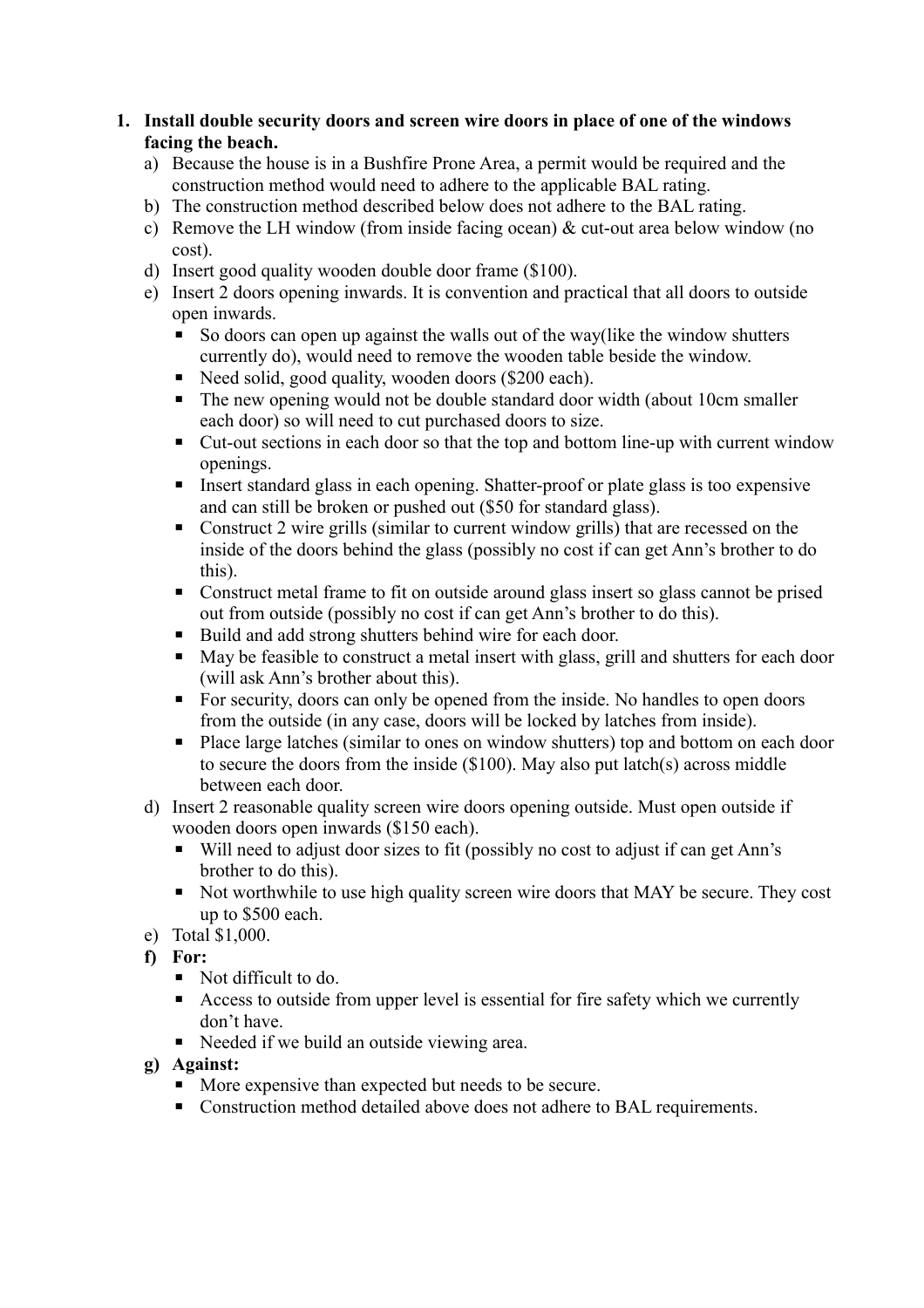- **2. Build an outside viewing area on the ocean side of house accessible from doors described above.**
	- a) There are three options for an outside viewing area:
		- $\blacksquare$  A raised wooden deck.
		- A raised paved area
		- A ground level paved area.
		- Reasons why an outside viewing area is desirable:
			- i) Summer evenings sitting outside and watching the ocean and listening to the waves crashing is enjoyable.
			- ii) Some summer evenings have a cool ocean breeze.
			- iii) The ocean side of the house is shaded from late afternoon in summer and is a good place to sit and soak up the atmosphere.
			- iv) May encourage more use of the house.

#### **b) Raised Wooden Deck**

- Because the house is in a Bushfire Prone Area, a permit would be required and the construction method would need to adhere to the applicable BAL rating.
- The construction method described below does not adhere to the BAL rating.
- House is 8.1m wide. Distance from house to fence is 6m.
- Deck needs to be at least 3m wide and full house width (8m) or half house width (4m).
- Place railing on sides only because railing across the front would affect view from inside house and look ugly (a permit would most likely require railing all around).
- Should consider some type of matting under deck to stop grass growing (not costed).
- Roof over deck not recommended because house gets extreme wind and roof would need to be security fastened and very strong (expensive). Also, would need structural diagrams with the planning permit.
- Galvanised steel support posts:
	- i) Round with 100mm square top fastening that allows bearer to be bolted on.
	- ii) Approx 0.5m into sand.
	- iii) Mounted on sole plate & concreted around sole plate & post.
	- iv) 1m spacing on 3m width & 0.5 spacing on 4m or 8m length.
- Bearers:
	- i) 100mm x 100mm x 3m treated pine bolted to posts (no joists to reduce height and thus less sand to remove).
	- ii) Run at right angles to house.
	- iii) On house side, attach bearers to house if possible to reduce number of posts. Am relatively sure we can do this but have costed for the worst case in case we cannot.
	- iv) If cannot attach to house, post holes cannot be too close to house because of sand subsidence caused when we dug out and installed the new under-house tanks 10 years ago.
- **•** Decking:
	- i) Merbau 145mm x 19mm
	- ii) 4.0m lengths to reduce wastage and no joints over bearers (for 4m width).
	- iii) 3mm gap.
	- iv) Fastened onto bearers with stainless steel screws.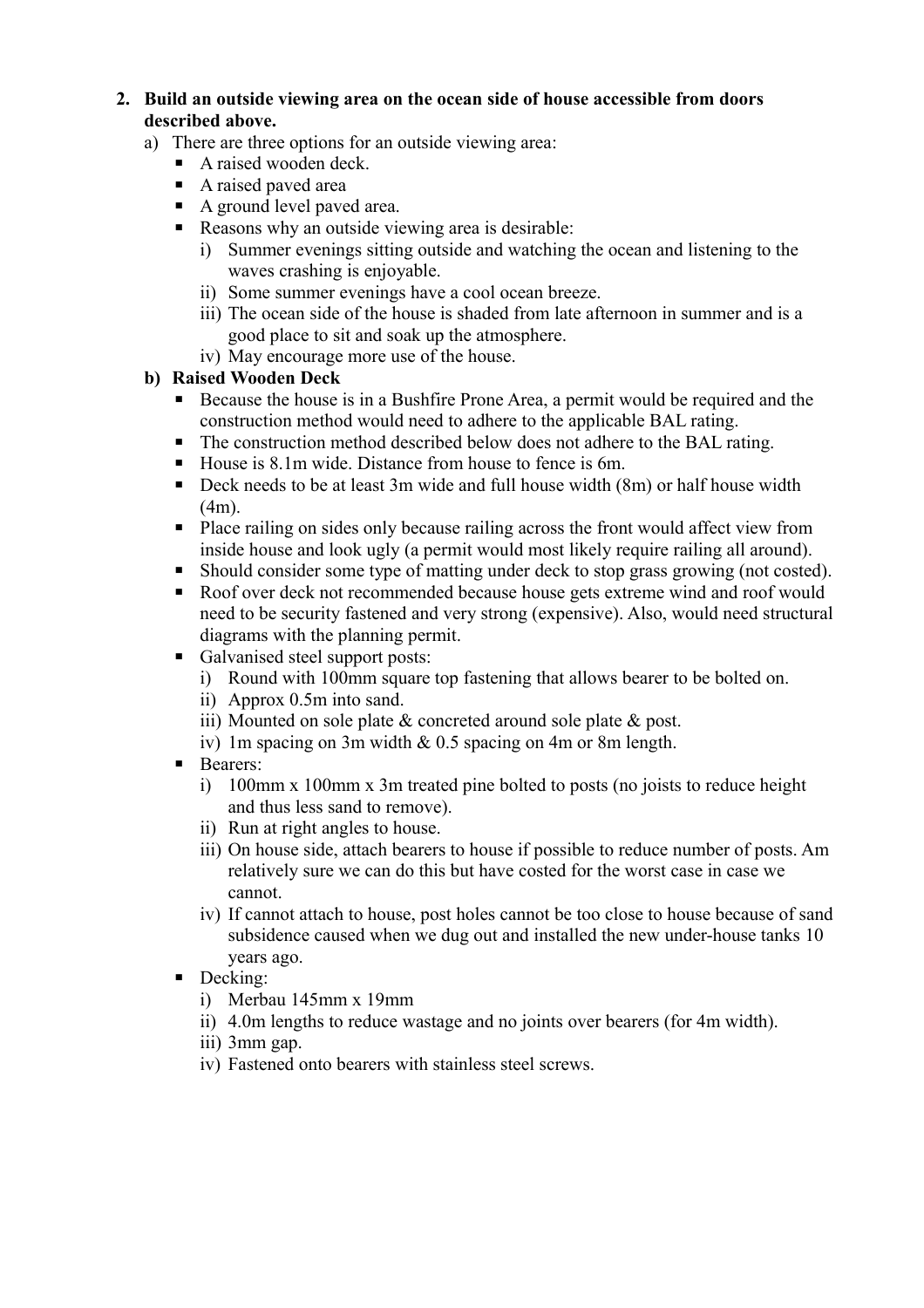- Costing for 3m wide x 4.0m long deck:
	- i. Galvanised steel posts. 27  $\omega$  \$10 each = \$270. Less if can attach bearers to house.
	- ii. Sole-plates for posts. 27  $\omega$  \$5 each = \$130. Less if can attach bearers to house.
	- iii. Concrete for steel posts. 1 bag/post required  $\omega$  \$8 each = \$220. Less if can attach bearers to house.
	- iv. Bearers.  $9 \text{ (a)} $20 \text{ each} = $180$ .
	- v. Merbau decking. 82 lineal metres  $\omega$  \$11.00/metre = \$900.
	- vi. 400 stainless steel screws. \$200.
	- vii. Bolts various. \$100.
	- viii. Handrails not costed but relatively cheap.
	- ix. Total at least \$2,000 for half house width.
- **For wooden deck outside viewing area:**
	- i) Looks good.
	- ii) No steps.

## ▪ **Against wooden deck outside viewing area:**

- i) Expensive (\$2,000 for half house width).
- ii) Will need to dig out some sand to allow free area under deck.
- iii) Labour intensive digging holes, mixing cement and constructing deck.
- iv) Construction method does not adhere to BAL requirements.
- v) Because deck is in a harsh environment, would need to apply decking oil every year to protect the wood.
- vi) Need to stop weeds growing under deck.

## **c) Raised Paved Area**

- No permit required because classed as landscaping.
- Use steel uprights that hold treated pine sleepers to create an enclosed area. Fill with sand and pave.
- Highest point would be no more than 0.5m off the lowest current sand level.
- Paving does not need to be concreted if sand is compacted properly. Also, easy to repair if there is sand subsidence.
- Costing for 3m wide x **FULL HOUSE** width:
	- i) Steel corner supports.  $1.1$ m x  $2 \overline{a}$  \$55 each = \$110
	- ii) Steel end supports.  $1.1 \text{m} \times 2$  (a) \$22 each = \$44
	- iii) Steel joiner supports  $1.1$ m x2  $\omega$  \$21 each = \$41
	- iv) Treated pine sleepers. 15 3m x 50mm x 200mm  $\omega$  \$15 each = \$225
	- v) Large pavers. 600mm x 300mm. 135 @ ~\$10 each = \$1,350.
	- vi) Compactor day hire. Est \$150.
	- vii)Total cost \$2,000

## ▪ **For Raised Paved Area:**

- i) Cheaper than deck and thus cost effective to make full width of house.
- ii) No steps.
- iii) No permit required.
- iv) Not difficult to do.
- v) Can easily add hand railing.
- vi) No ongoing maintenance (unless there is sand subsidence).

## ▪ **Against Raised Paved Area:**

- i) Does not look that exciting.
- ii) Labour intensive carting sand and compacting to fill enclosed area.
- iii) Need to use large pavers to minimise subsidence.
- iv) Would need to hire compactor whilst filling with sand which would need to be all done in one day..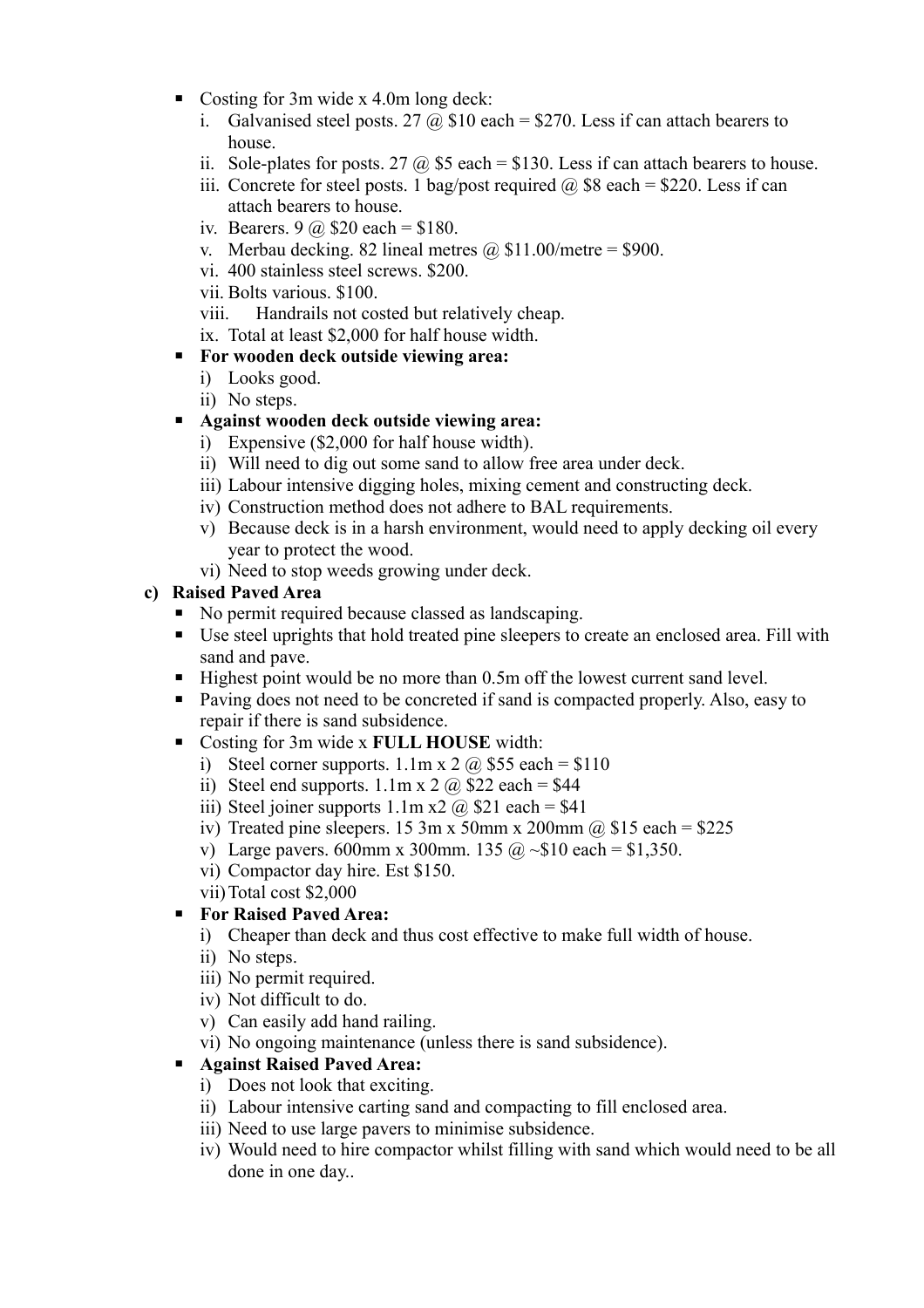## **d) Ground Level Paved Area**

## ▪ **For Ground Level Paved Area:**

- i) No permit required.
- ii) Simple to construct.
- iii) Easy and cheap to make full width of house.

## ▪ **Against Ground Level Paved Area:**

- i) Sand will blow over pavers and need to be continually swept off.
- ii) Need steps down to paving.
- iii) Need to use large pavers to minimise subsidence.

#### **3. Purchase a 20 foot steel shipping container for secure access of items.**

- a) Cannot determine if we would require any type of permit to do this. Decide if we have a need for it before following this up.
- b) A 20 foot container is approximately the length of the garage, same width as the garage opening and about 0.5m higher than the garage opening.
- c) Locate beside garage on house side.
- d) Would need to dig out some sand to fit container but it would act as a retaining wall for raised area of sand around fire.
- e) 6, 8 & 10 foot containers are available but too small and nearly as expensive as 20 foot container.
- f) Estimated cost \$2500 including delivery (from internet). There are lots of these for sale on the internet and we should be able to obtain one considerably cheaper. Our son currently works and has contacts in the shipping industry.
- **g) For:**
	- We need somewhere to securely store large items on a shared basis.
	- Is waterproof.
	- Not having to cart items to/from home to/from the house would be good. In particular, bulky items such as bikes, fold up chairs, bedding etc. (we already have 3 adult size bikes we could leave at the house).
	- **If placed on the house side of the garage would serve as wall for the sand and would** be mostly hidden from view.

## **h) Against:**

- **Expensive.**
- Container is too big to fit in garage.
- Labour intensive to relocate sand where container would sit.
- $\blacksquare$  A container (if people can see it) may act as a magnet to break into because it is obvious it is being used to store things. However, is not easy to break into and will be mostly covered with sand.
- Would need to trim branches on one of the front pine trees to bring truck and container onto property (not costed).

## **4. Make the wood fire heater currently at the house operational.**

- a) Technically require a permit for this and because there are fire safety issues associated it must be done to the required standard. I believe the method detailed below would meet any required standards so the cost is reasonably accurate.
- b) Construct a brick base and brick wall behind heater (cost of a few second hand bricks).
- c) Install a commercially available safety rail around the brick base (\$270).
- d) Install flue. Need approx 5m of triple skinned stainless steel flue 0.9mm thick. One 45 deg bend through back wall near the ceiling. Another 45 deg bend to direct pipe around window of second bedroom. Need various mounting attachments up the wall and on the roof (\$1000).
- e) Total \$1300.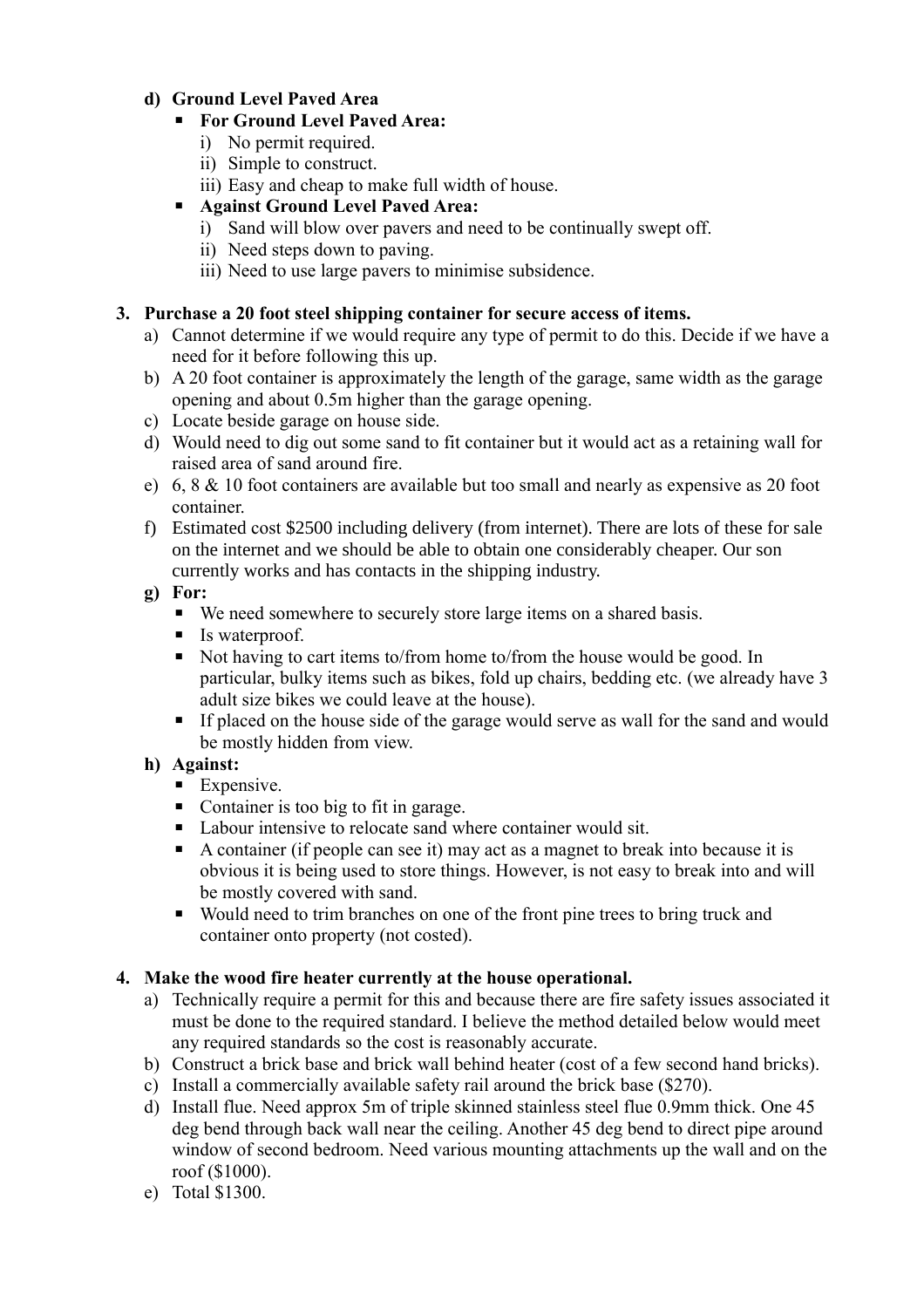- **f) For:**
	- **The house is not used enough in winter because it can get very cold and damp.**
	- The house is not insulated, very draughty, the current gas heater cannot adequately heat the house, is expensive to run (and will get more expensive as gas prices go up) and must be turned off at night. Also, condensation on the walls and ceiling is a problem in winter, partly due to the unflued gas heater creating water vapour. A wood fire heater would overcome these issues.
	- There is plenty of wood available locally that can be stored in the garage.
	- We already have the wood heater.
	- There is a perfect location for heater on LH side of door (as you walk in).
	- Locating heater near the lower door is desirable for loading wood and would heat both levels.
	- A better heater may encourage more people to use the house in the cooler months.

# **g) Against:**

- **Expensive.**
- Will need to install flue through the house eave.
- Fiddly specialised labour to install the flue.

# **5. Add 2 more bunks in second bedroom.**

- a) No permit required.
- b) Above bed closest to door.
- c) Cost \$200 excluding mattresses (which can often be purchased cheap at local markets).
- **d) For:**
	- Cheap and simple to do.
	- Most of the construction can be done off site.

# **6. New plastic tank (approx 1500 litres) beside shed where old steel tank was located.**

- a) Don't believe we need a permit for this. Even if we did, I would not bother. There was a steel tank there before, so we are just replacing the old one.
- b) There is already a concrete slab to place the tank on.
- c) Place a tap accessible from beside shed door.
- d) Cost \$500.
- **e) For:**
	- Collecting water from the veranda is desirable because we need all the water that can be collected.
	- **•** Pipe already installed from veranda gutter to where tank would sit.
	- Having an outside tap is useful.
- **f) Against:**
	- Need to secure tank to concrete slab so cannot be stolen.

## **7. Install solar panel on roof with batteries and charging system.**

- a) No permit required.
- b) Would only be for 12v lights and 12v pump. No inverter system for 240v as this would require more panels and batteries and becomes expensive and large. In any case, do we really need 240v?
- c) Solar panel would be mounted flat on the roof so it cannot be easily seen. This is not an ideal angle but needed so less chance of being stolen. Also, wind can be very strong at times so mounted flat is better.
- d) Charging system & batteries would be securely located in bathroom.
- e) Batteries would be sealed gel type so no fumes and safe.
- f) System would have built in USB charging points.